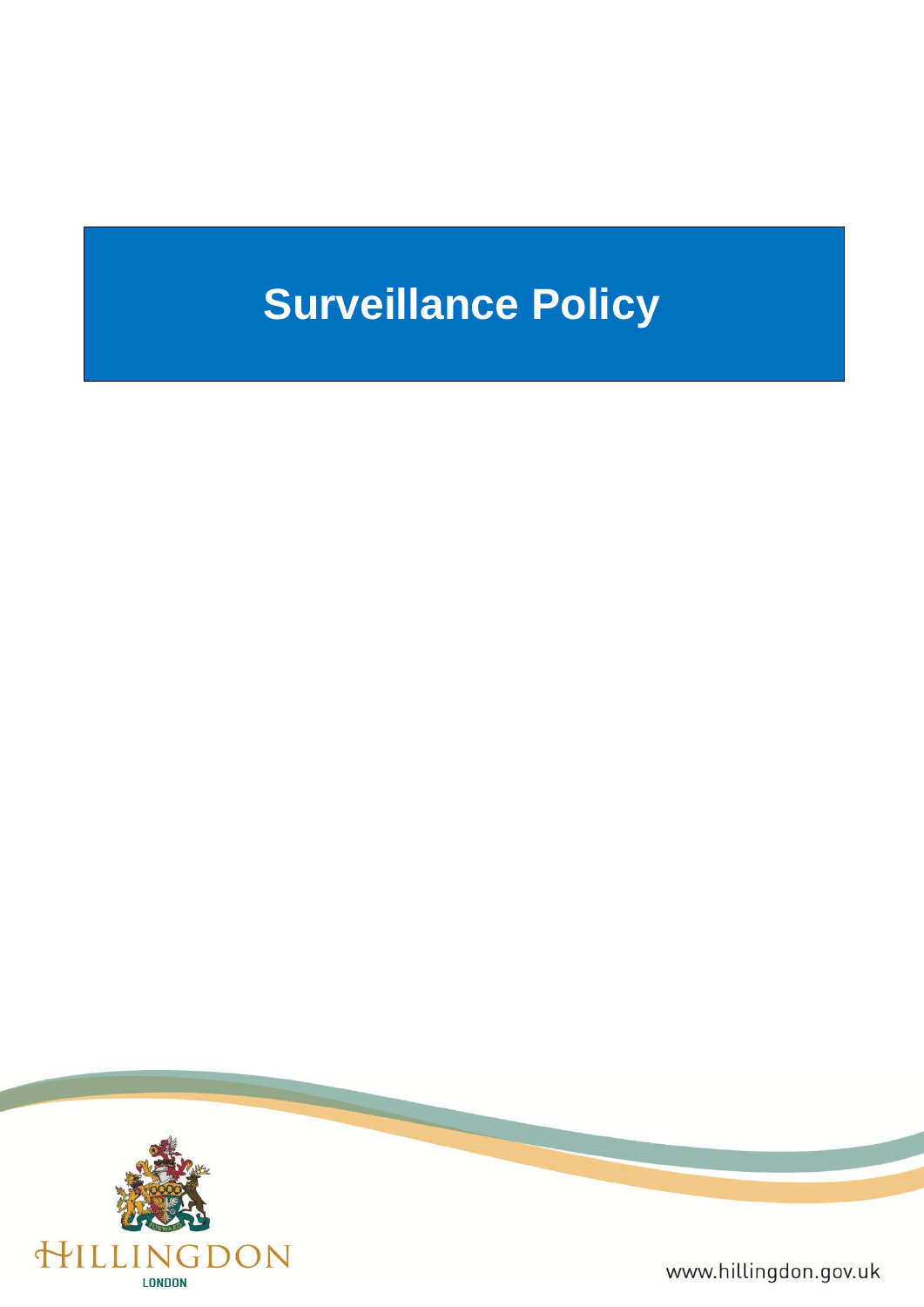## **Contents**

| 1. Introduction                            |   |
|--------------------------------------------|---|
| 2. Surveillance General                    | 3 |
| 3. Communications Data                     | 4 |
| 4. Responsible Officers and Duties         | 4 |
| 5. Open Source and Covert Surveillance     | 5 |
| <b>6. Other Relevant Policies</b>          | 5 |
| 7. Review Cycle of the Surveillance Policy | 5 |

The key contacts in connection with this Policy are:

### **Muir Laurie** Deputy Director of Exchequer & Business Assurance Services **t:** 01895 556132 **e:** [mlaurie@hillingdon.gov.uk](mailto:mlaurie@hillingdon.gov.uk)

**Raj Alagh** Borough Solicitor & Monitoring Officer **t:** 01895 250617 **e:** [ralagh@hillingdon.gov.uk](mailto:ralagh@hillingdon.gov.uk)

#### **Version Control:**

| <b>Version</b><br>No. | <b>Date</b> | <b>Revision</b><br><b>History</b> | <b>Author</b>      |
|-----------------------|-------------|-----------------------------------|--------------------|
| 0.1                   | 7 Dec 2018  | Initial draft                     | Zac O'Neil         |
| 0.2                   | 10 Dec 2018 | Revised draft                     | <b>Muir Laurie</b> |
| 0.3                   | 14 Jan 2019 | Revised draft                     | Glen Egan          |
| 0.4                   | 21 Jan 2019 | <b>Revised draft</b>              | <b>Muir Laurie</b> |
| 0.5                   | 27 Sep 2019 | <b>Issued version</b>             | <b>Muir Laurie</b> |

**Page**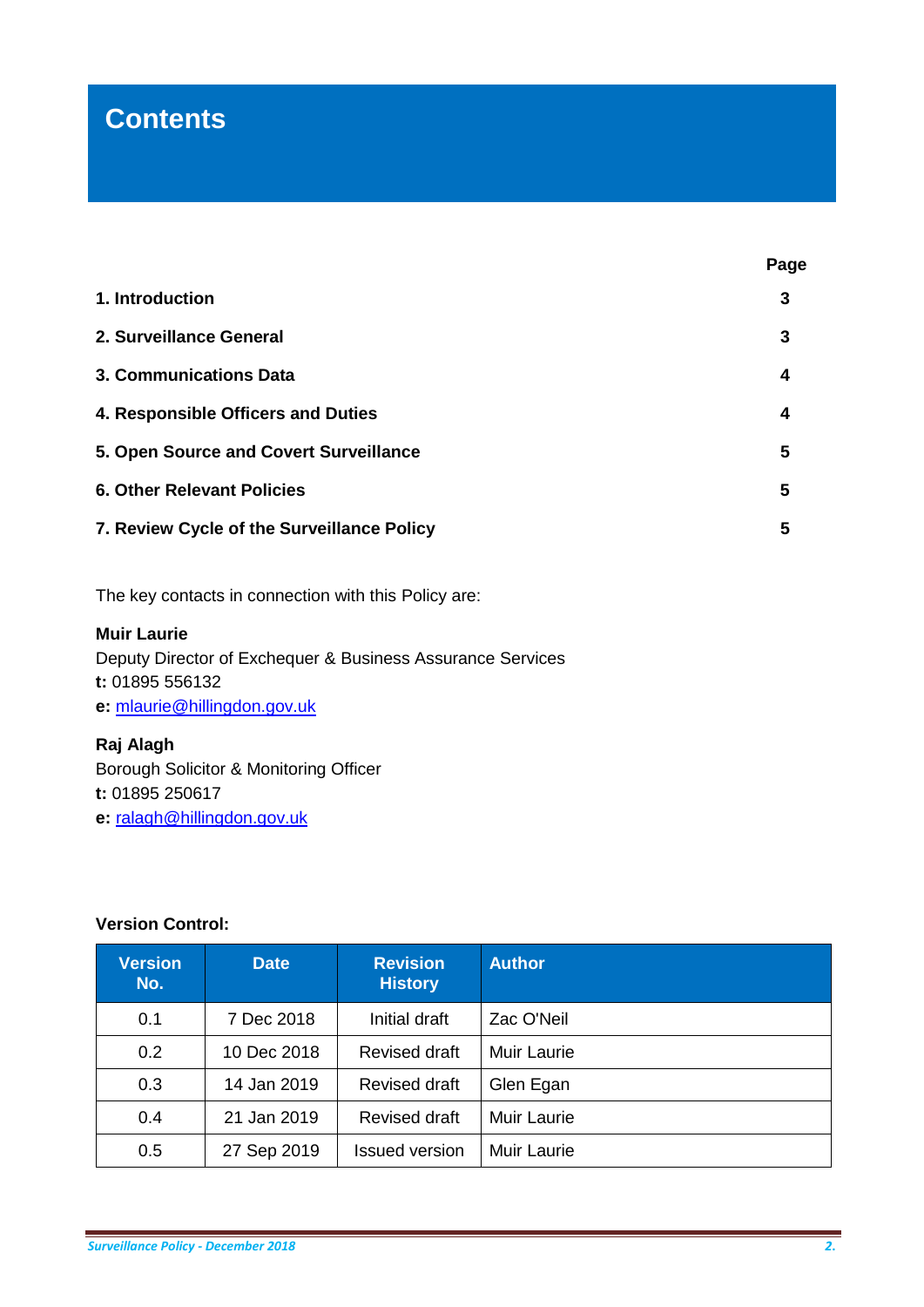#### **1. Introduction**

- 1.1 The Regulation of Investigatory Powers Act 2000 (RIPA) and related Codes of Practice, provides a regulatory framework for the authorisation of covert surveillance and other surveillance activities by public authorities. This establishes the basis for the lawful use of covert surveillance techniques during investigations, the admissibility of surveillance evidence in criminal prosecutions and the protection from legal claims and complaints where covert surveillance has been used.
- 1.2 This document sets out the London Borough of Hillingdon's Policy on the use of covert surveillance techniques within criminal investigations into offences committed against the services it administers. Where the Council considers that the use of covert surveillance techniques is required, it will at all times be guided by this policy, and follow the requirements of the following legislation, Codes of Practice and internal procedures:
	- [The Regulation of Investigatory Powers Act 2000](https://www.legislation.gov.uk/ukpga/2000/23/contents) (as amended by the Protection of Freedoms Act 2012);
	- [Covert Surveillance and Property Interference -](https://www.gov.uk/government/collections/ripa-codes) Revised Code of Practice;
	- [Covert Human Intelligence Sources -](https://www.gov.uk/government/collections/ripa-codes) Revised Code of Practice;
	- [The Investigatory Powers Act 2016;](http://www.legislation.gov.uk/ukpga/2016/25/contents/enacted)
	- [Communications Data Code of Practice;](https://assets.publishing.service.gov.uk/government/uploads/system/uploads/attachment_data/file/757851/Communications_Data_Code_of_Practice.pdf) and
	- The London Borough of Hillingdon Surveillance Procedures.
- 1.3 This policy applies to all employees of the Council and any individual, or organisation, involved in the authorisation and/or operation of surveillance techniques covered within.

#### **2. Surveillance General**

- 2.1 Surveillance for the purposes of this policy includes "monitoring, observing or listening to persons, their movements, conversations or other activities and communications. It may be conducted with (or without) the assistance of a surveillance device and includes the recording of any information obtained."
- 2.2 Under RIPA the Council may authorise the use of the following surveillance activities:
	- Covert Directed Surveillance; and
	- Covert Human Intelligence Source.
- 2.3 The Council may not seek to use surveillance under RIPA unless it is seeking to detect or prevent 'serious crime' (a criminal offence punishable by 6 months or more imprisonment), or is related to the underage sale of alcohol, tobacco or nicotine inhaling products.
- 2.4 All covert surveillance authorised by the Council under RIPA is subject to the requirement for Judicial Approval in the Magistrates Court prior to surveillance being carried out.
- 2.5 The following guiding principles shall form the basis of any covert surveillance activity undertaken by the Council:
	- Surveillance activities will only be authorised where the surveillance is reasonably considered necessary to achieve the objectives of the investigation; and
	- Covert surveillance will only be authorised where it is proportionate to the matters under investigation i.e. the seriousness of the matter under investigation outweighs the right to privacy of the individual/s subject to the surveillance.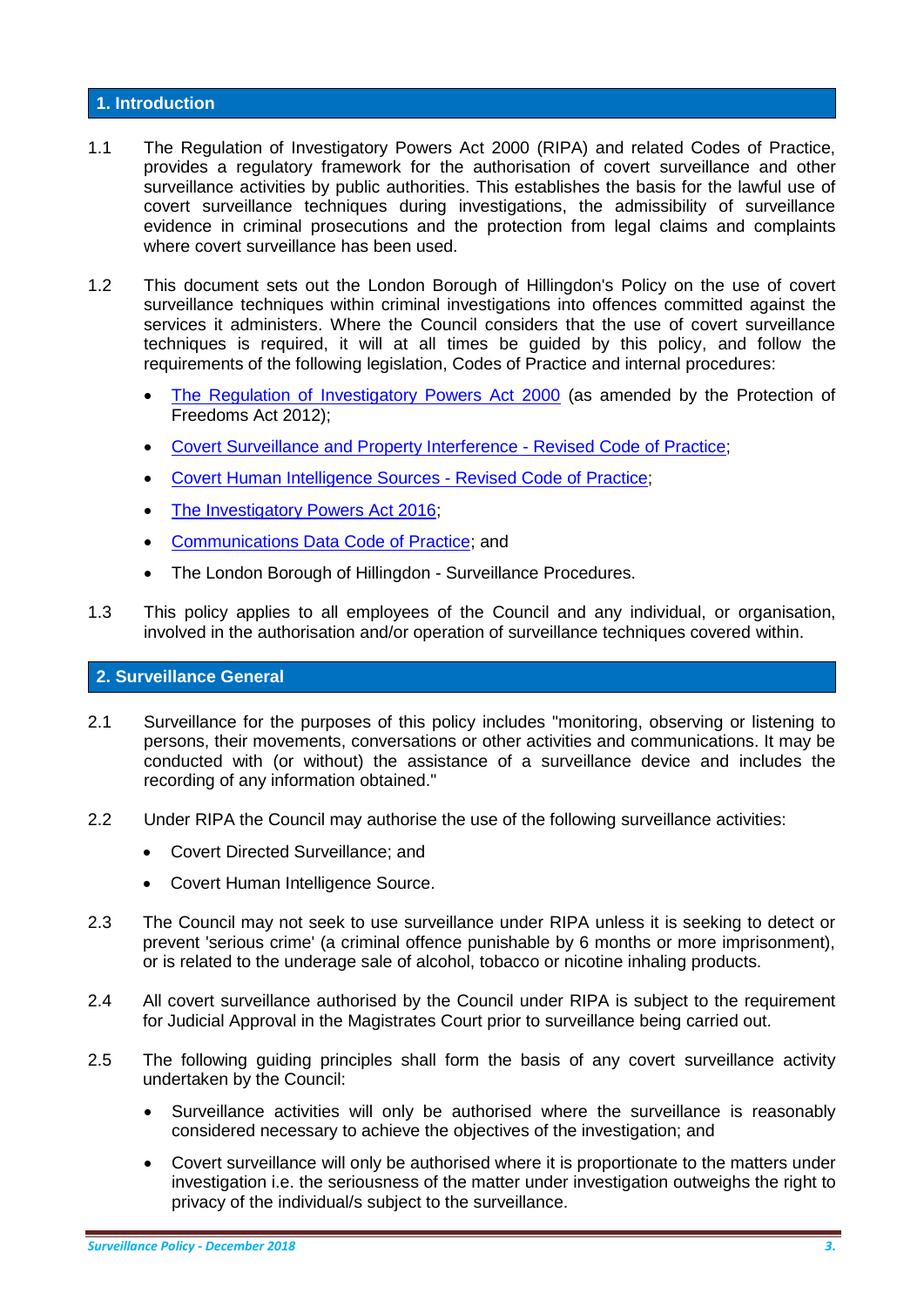2.6 Definitions and descriptions of the activities set out in paragraphs 2.1 and 2.2 on page 3, including the application and authorisation procedures, and process for judicial approval, can be found within the RIPA Codes of Practice and the Surveillance Procedures as referenced at paragraph 1.2 on page 3 of this policy.

#### **3. Communications Data**

- 3.1 Under Chapter 3, Part 3 of the Investigatory Powers Act 2016 (IPA) and related Communications Data Code of Practice, the Council may authorise the obtaining of communications data for an 'applicable crime' purpose.
- 3.2 Applications under the IPA to obtain communications data must be made in collaboration with a National Anti-Fraud Network (NAFN) Single Point of Contact (SPOC). All applications to obtain communications data must first be notified to an officer nominated by the Borough Solicitor to verify such applications. Nominated officers are:
	- Head of Counter Fraud;
	- Head of Internal Audit & Risk Assurance: and
	- Deputy Director of Exchequer & Business Assurance Services.
- 3.3 Applications under the IPA to obtain communications data do not require judicial approval. An application may only be made where it is considered necessary to an 'applicable crime' purpose under the IPA and is proportionate. All applications will be made in accordance with requirements and procedures set out by the Communications Data Code of Practice and Council's Surveillance Procedures.

#### **4. Responsible Officers and Duties**

- 4.1 For the purpose of this policy, the RIPA Senior Responsible Officer (SRO) is responsible for approving applications for surveillance prior to judicial approval. The SRO is the Legal Services Office Managing Partner. In the absence of the SRO, applications may approved by the Borough Solicitor.
- 4.2 For the purpose of this policy, "applications" includes the application, review, renewal or cancellation of covert surveillance under RIPA.
- 4.3 The RIPA Monitoring Officer for the Council is the Borough Solicitor, who is responsible for maintaining a central register of all applications under RIPA.
- 4.4 The SRO will ensure the Monitoring Officer receives a copy of any applications within one week of authorisation or rejection, whilst maintaining a record of applications for the purpose of monitoring. The SRO will also notify the Leader, Chief Executive and Deputy Chief Executive of any application authorised, prior to Judicial Approval.
- 4.5 All officers involved in the application for, or authorisation of, surveillance as per paragraph 2.2 of this Policy, shall receive appropriate training for their role, which will be periodically refreshed.
- 4.6 All officers involved in the application for, or authorisation of, covert surveillance under RIPA, or acquisition of Communications Data under the IPA, will, at all times, adhere to the procedures and requirements contained with the Surveillance Procedures, RIPA Codes of Practice and Communications Data Code of Practice as per paragraph 1.2 of this Policy. Any wilful failure to comply with these requirements may lead to disciplinary proceedings under the Council's Disciplinary Policy and Procedure.